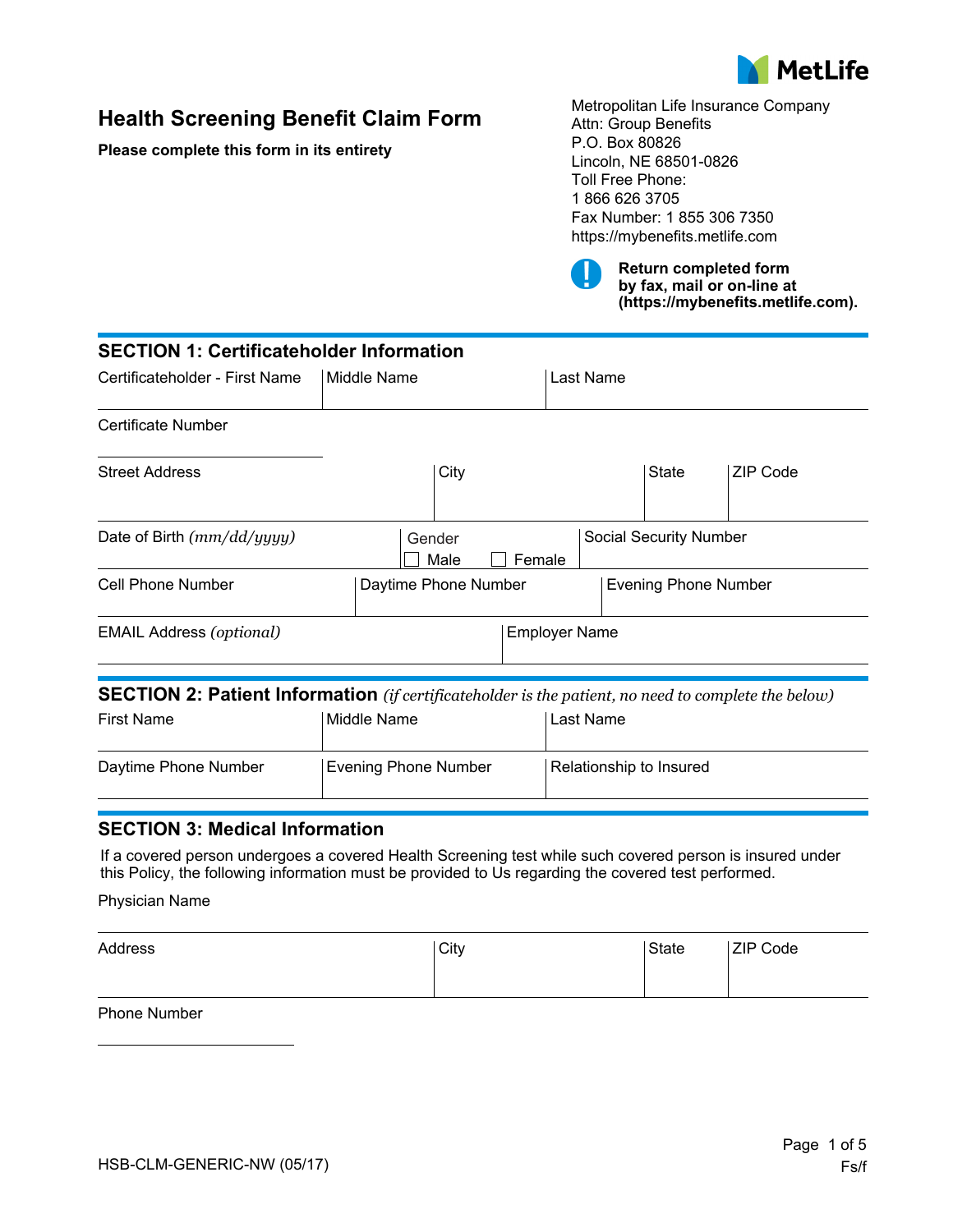#### Name of Testing Facility *(if different from Physician office)*

| Address             | City | State | <b>ZIP Code</b> |
|---------------------|------|-------|-----------------|
| <b>Phone Number</b> |      |       |                 |

| Date of Health Screening Test (required) (mm/dd/yyyy) | Test Type (required) |
|-------------------------------------------------------|----------------------|
| Date of Health Screening Test (required) (mm/dd/yyyy) | Test Type (required) |

## **SECTION 4: Special Payment Instructions & Direct Deposits**

- If you would like claim benefits paid using direct deposit, please provide the information requested for the bank where you have your account.
- The sample check below may help you locate your bank account and bank routing numbers. Please be sure that you are referencing one of your checks, not a deposit or withdrawal slip.
- If a savings account is used, please check with your bank representative for the appropriate routing and account numbers.
- Use the space below if you need to provide any special instructions. *(e.g., requesting that your claim proceeds be sent to an address other than the address of record)*.

| Would you like claim benefit payments paid using direct deposit?<br>Yes<br>$\Box$ No (If Yes complete the Account Information section below.)              |         |                                                                                                                                                              |                              |
|------------------------------------------------------------------------------------------------------------------------------------------------------------|---------|--------------------------------------------------------------------------------------------------------------------------------------------------------------|------------------------------|
| <b>Bank Name</b>                                                                                                                                           |         |                                                                                                                                                              | <b>Bank Telephone Number</b> |
| <b>Bank Street Address</b>                                                                                                                                 | City    |                                                                                                                                                              | State<br>ZIP Code            |
| Type of Account (check one): $\Box$<br>Checking<br>Be sure to confirm your<br>account and routing<br>numbers with your bank to<br>ensure prompt processing | Saving: | <b>John Doe</b><br>123 Main Street<br>Anytown, NJ 10000-1234<br>$\mathscr{D}_{\mathrm{sym}}$<br><b>ANY BANK</b><br>456 Main Street<br>Anytown, NJ 10000-1234 | 1234<br><b>DOLLARS</b>       |
| <b>Bank Account Number</b>                                                                                                                                 |         | 123456789: 01234567801 1234<br>19000000001                                                                                                                   | 0000000000 <b>F</b>          |
| <b>Bank Routing Number</b>                                                                                                                                 |         | <b>BANK ROUTING NUMBER</b>                                                                                                                                   | <b>BANK ACCOUNT NUMBER</b>   |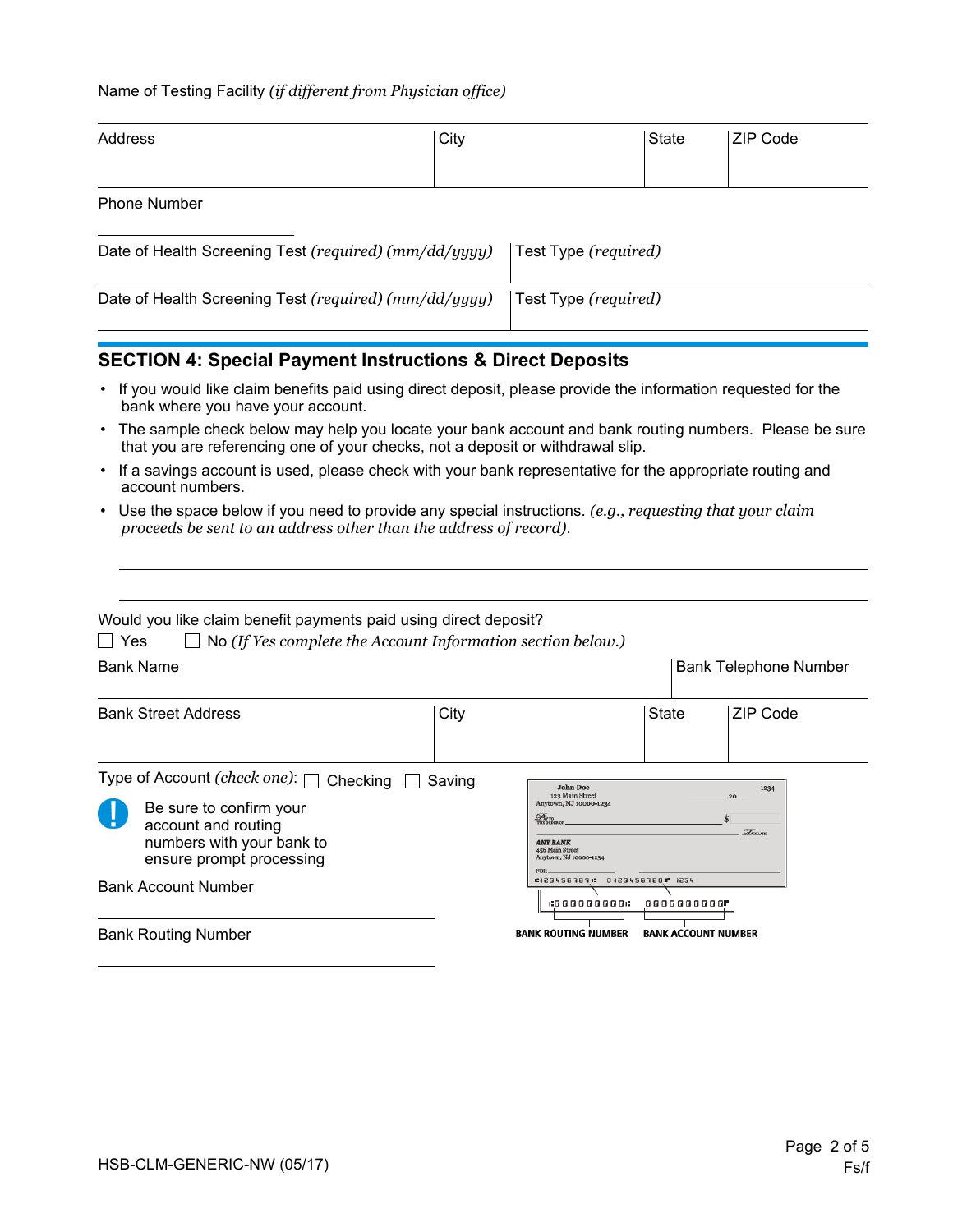#### **Authorization & Signature**

- I request MetLife to send my payments to the financial institution designated in Section 4 for deposit into my account. This agreement will remain in effect until MetLife receives notice from me to the contrary.
- I understand that MetLife will not be liable for any failure to change or terminate this agreement until a written request is received from me in satisfactory form and reasonable time has passed for MetLife to act upon it.
- If any overpayment is credited to my account in error, I authorize and direct my financial institution to debit my account and to refund such overpayment to MetLife.

| Name (Please print)       | Annuitant ID/Certificate Number |  |
|---------------------------|---------------------------------|--|
| Signature<br>Sign<br>Here | Date $(mm/dd/yyyy)$             |  |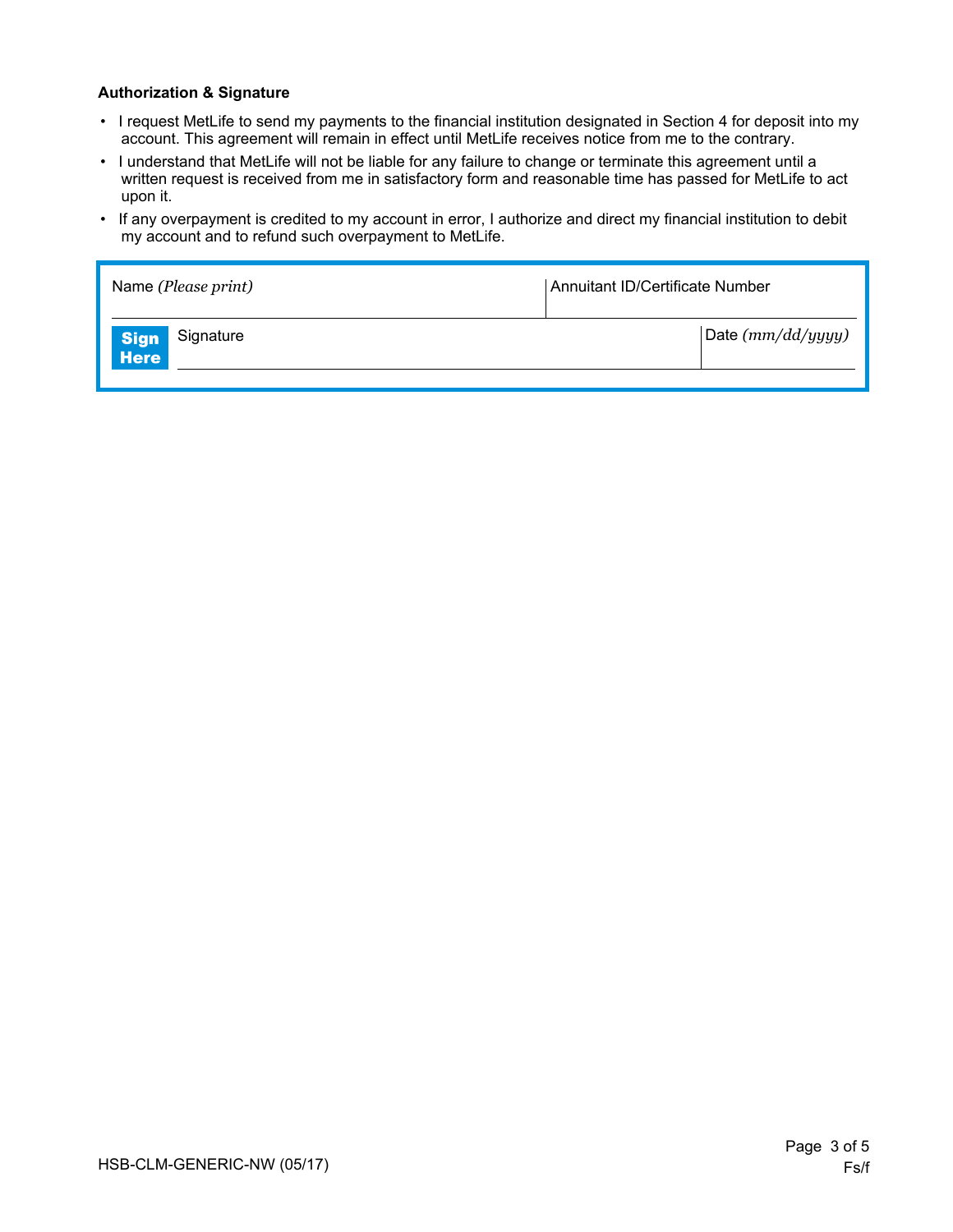## **SECTION 5: Fraud Warning**

Before signing this claim form, please read the warning for the state where you reside and for the state where the insurance policy under which you are claiming a benefit was issued.

**Alabama, Arkansas, District of Columbia, Louisiana, Massachusetts, Minnesota, New Mexico, Ohio, Rhode Island and West Virginia:** Any person who knowingly presents a false or fraudulent claim for payment of a loss or benefit or knowingly presents false information in an application for insurance is guilty of a crime and may be subject to fines and confinement in prison.

**Alaska:** A person who knowingly and with intent to injure, defraud, or deceive an insurance company files a claim containing false, incomplete or misleading information may be prosecuted under state law.

**Arizona:** For your protection, Arizona law requires the following statement to appear on this form. Any person who knowingly presents a false or fraudulent claim for payment of a loss is subject to criminal and civil penalties.

**California:** For your protection, California law requires the following to appear on this form: Any person who knowingly presents a false or fraudulent claim for the payment of a loss is guilty of a crime and may be subject to fines and confinement in state prison.

**Colorado:** It is unlawful to knowingly provide false, incomplete or misleading facts or information to an insurance company for the purpose of defrauding or attempting to defraud the company. Penalties may include imprisonment, fines, denial of insurance and civil damages. Any insurance company or agent of an insurance company who knowingly provides false, incomplete, or misleading facts or information to a policyholder or claimant for the purpose of defrauding or attempting to defraud the policyholder or claimant with regard to a settlement or award payable from insurance proceeds shall be reported to the Colorado Division of Insurance within the Department of Regulatory Agencies.

**Delaware, Idaho, Indiana and Oklahoma:** WARNING: Any person who knowingly, and with intent to injure, defraud or deceive any insurer, makes any claim for the proceeds of an insurance policy containing any false, incomplete or misleading information is guilty of a felony.

**Florida:** Any person who knowingly and with intent to injure, defraud or deceive any insurer files a statement of claim or an application containing any false, incomplete or misleading information is guilty of a felony of the third degree.

**Kentucky:** Any person who knowingly and with intent to defraud any insurance company or other person files a statement of claim containing any materially false information or conceals, for the purpose of misleading, information concerning any fact material thereto commits a fraudulent insurance act, which is a crime.

**Maine, Tennessee and Washington: It is a crime to knowingly provide false, incomplete or misleading information to an insurance company for the purpose of defrauding the company. Penalties may include imprisonment, fines or a denial of insurance benefits**.

**Maryland:** Any person who knowingly or willfully presents a false or fraudulent claim for payment of a loss or benefit or who knowingly or willfully presents false information in an application for insurance is guilty of a crime and may be subject to fines and confinement in prison.

**New Hampshire:** Any person who, with a purpose to injure, defraud or deceive any insurance company, files a statement of claim containing any false, incomplete, or misleading information is subject to prosecution and punishment for insurance fraud as provided in RSA 638:20.

**New Jersey:** Any person who knowingly files a statement of claim containing any false or misleading information is subject to criminal and civil penalties.

**Oregon:** Any person who knowingly presents a materially false statement of claim may be guilty of a criminal offense and may be subject to penalties under state law.

**Puerto Rico:** Any person who knowingly and with the intention to defraud includes false information in an application for insurance or files, assists or abets in the filing of a fraudulent claim to obtain payment of a loss or other benefit, or files more than one claim for the same loss or damage, commits a felony and if found guilty shall be punished for each violation with a fine of no less than five thousand dollars (\$5,000), not to exceed ten thousand dollars (\$10,000); or imprisoned for a fixed term of three (3) years, or both. If aggravating circumstances exist, the fixed jail term may be increased to a maximum of five (5) years; and if mitigating circumstances are present, the jail term may be reduced to a minimum of two (2) years.